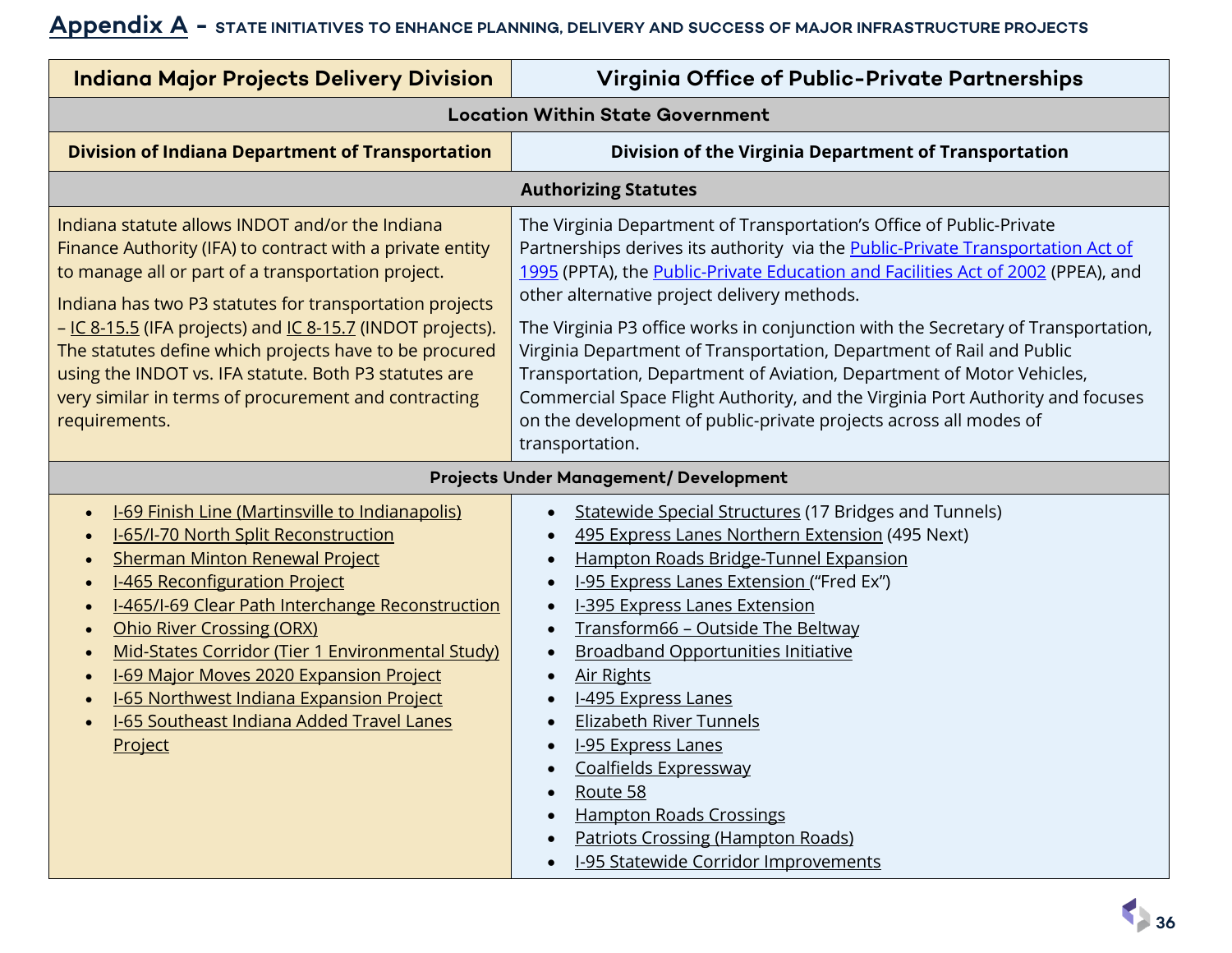## **Appendix 1 - STATE INITIATIVES TO ENHANCE PLANNING, DELIVERY AND SUCCESS OF MAJOR INFRASTRUCTURE PROJECTS**

| <b>Indiana Major Projects Delivery Division</b>                                                                                                                                                                                                                                                                                                                                                                                                                                                                                                                                                                                                                                                                                                                                                                                                                                                                                                 | Virginia Office of Public-Private Partnerships                                                                                                                                                                                                                                                                                                                                                                                                                                                                                                                                                                                                                                                                                                                                                                                                                                                                                                                                                                                                                                                                                                                                                                                                                                                                                             |
|-------------------------------------------------------------------------------------------------------------------------------------------------------------------------------------------------------------------------------------------------------------------------------------------------------------------------------------------------------------------------------------------------------------------------------------------------------------------------------------------------------------------------------------------------------------------------------------------------------------------------------------------------------------------------------------------------------------------------------------------------------------------------------------------------------------------------------------------------------------------------------------------------------------------------------------------------|--------------------------------------------------------------------------------------------------------------------------------------------------------------------------------------------------------------------------------------------------------------------------------------------------------------------------------------------------------------------------------------------------------------------------------------------------------------------------------------------------------------------------------------------------------------------------------------------------------------------------------------------------------------------------------------------------------------------------------------------------------------------------------------------------------------------------------------------------------------------------------------------------------------------------------------------------------------------------------------------------------------------------------------------------------------------------------------------------------------------------------------------------------------------------------------------------------------------------------------------------------------------------------------------------------------------------------------------|
| <b>Structure And Key Personnel</b>                                                                                                                                                                                                                                                                                                                                                                                                                                                                                                                                                                                                                                                                                                                                                                                                                                                                                                              |                                                                                                                                                                                                                                                                                                                                                                                                                                                                                                                                                                                                                                                                                                                                                                                                                                                                                                                                                                                                                                                                                                                                                                                                                                                                                                                                            |
| <b>Deputy Commissioner Major Projects</b><br>❖<br><b>Director Project/Program Support</b><br>❖<br><b>Major Project Delivery Director</b><br>❖<br><b>Major Project Delivery Deputy Director</b><br>❖<br><b>Major Projects Project Managers (5)</b><br>❖<br><b>Major Projects Utility Coordinator</b><br>❖<br><b>Major Projects Operations Director</b><br>❖<br><b>Major Project Analyst</b><br>❖<br><b>Major Projects Communications and Public Affairs</b><br>❖<br><b>Construction Manager</b><br>❖                                                                                                                                                                                                                                                                                                                                                                                                                                             | <b>Director</b><br>❖<br>Deputy Director - responsible for overseeing Project Managers as well as P3<br>project identification, procurement and monitoring.<br>Program Manager (6) - leads solicitation and procurement activities and assists<br>❖<br>with contract negotiation and administration of complex projects.<br><b>Office Manager</b><br>❖                                                                                                                                                                                                                                                                                                                                                                                                                                                                                                                                                                                                                                                                                                                                                                                                                                                                                                                                                                                      |
| <b>Methods Used</b>                                                                                                                                                                                                                                                                                                                                                                                                                                                                                                                                                                                                                                                                                                                                                                                                                                                                                                                             |                                                                                                                                                                                                                                                                                                                                                                                                                                                                                                                                                                                                                                                                                                                                                                                                                                                                                                                                                                                                                                                                                                                                                                                                                                                                                                                                            |
| The INDOT Major Projects Delivery Division is responsible for<br>developing, managing and executing the agency's largest and<br>most complex road and bridge projects. Using a variety of<br>procurement methods, the Major Projects Delivery team<br>strives to get the best value for Indiana taxpayers while<br>staying within budget and on schedule.<br><b>INDOT's P3 Guidelines</b> , define the process for evaluating and<br>selecting which projects to pursue as P3s, as well as a<br>process for evaluating potential conflicts of interest. Some of<br>the factors taken into consideration include: project<br>complexity, opportunities for private sector innovation, need<br>to accelerate project development, potential efficiencies<br>through risk transfer, ability to transfer risk or responsibility,<br>funding requirements, and ability to raise capital.<br>Best value procurements allow INDOT to establish the RFP | The Virginia Office of Public-Private Partnerships is responsible for developing and<br>implementing a statewide program for project delivery. It identifies and screen<br>transportation projects, utilizing objective analyses and proper due diligence, to facilitate<br>an informed recommendation and decision regarding appropriate delivery method. It<br>also ensures transparency with delivery method supported in the Finding of Public<br>Interest signed by Commissioner, administers fair and competitive project development<br>and procurement process that creates innovation, private sector investment and long-<br>term value for the Commonwealth and achieves lifecycle cost efficiencies through<br>appropriate risk transfer.<br>The Office is organized into three major functional areas:<br>The P3 Programmatic and Policy area creates and maintains reliable and uniform<br>processes and procedures in accordance with the Public-Private Education and Facilities<br>Act and associated guidance. It identifies and assesses potential P3 projects and<br>supports project development of P3 projects, conducts procurements to obtain P3<br>financial and business advisors, as well as overall contract administration.<br>The P3 Project Management area identifies, develops, and delivers projects, in |
| evaluation criteria based on project priorities and select a<br>winner based on those criteria. The winning proposal will<br>provide the best value to taxpayers as opposed to just the<br>lowest cost.                                                                                                                                                                                                                                                                                                                                                                                                                                                                                                                                                                                                                                                                                                                                         | collaboration with the Virginia Department of Transportation and other stakeholders. It<br>is also responsible for supporting the VDOT District in implementation of the P3 project<br>during the post-procurement contract term.<br>The P3 Strategic Contract Management area efficiently provides the appropriate<br>tools, guidance and processes to identify the roles and responsibilities of the P3 Office<br>and the District Offices during operation and maintenance phases of a P3 project.                                                                                                                                                                                                                                                                                                                                                                                                                                                                                                                                                                                                                                                                                                                                                                                                                                      |